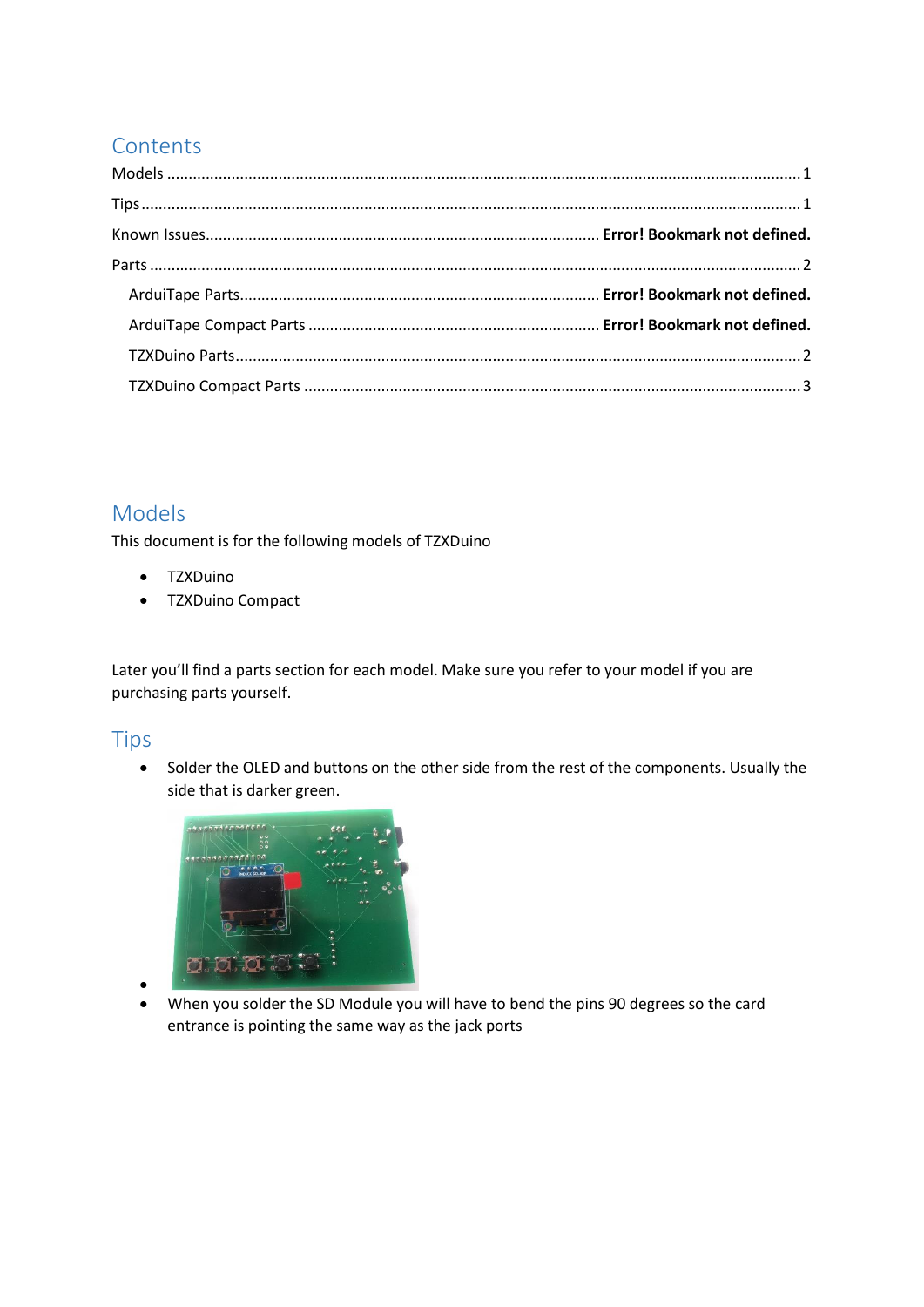

- •
- The components are sometimes hard to read and you may need a magnifying glass.
- To install the firmware there is a quick install tool called TZX\_Tools. Also works with ArduiTape, Casduino and Maxduino. [https://github.com/rickyelqasem/TZX\\_Tools](https://github.com/rickyelqasem/TZX_Tools)
- I don't own the firmware. If there are any issues you need to contact Duncan over at > <http://arduitape.blogspot.com/>
- In the parts section I have provided some links so you can make sure you are buying the right part. If the link is broken let me know.

### Parts

#### TZXDuino Parts

| Part            | Value                | <b>Type</b>          |
|-----------------|----------------------|----------------------|
|                 |                      |                      |
| C <sub>3</sub>  | 10uf                 |                      |
| C <sub>4</sub>  | 220uf                |                      |
| C <sub>5</sub>  | 56nf                 | Ceramic 563          |
| C <sub>6</sub>  | 100 <sub>nf</sub>    | Ceramic 104          |
| C <sub>7</sub>  | 100uf                |                      |
| <b>DOWN</b>     |                      | <b>Taticile Push</b> |
|                 |                      | <b>Button</b>        |
| IC <sub>2</sub> | LM386N-1             | Dip                  |
| <b>PLAY</b>     |                      | <b>Taticile Push</b> |
|                 |                      | <b>Button</b>        |
| R <sub>2</sub>  | 10ohm                |                      |
| <b>REMOTE</b>   |                      | 2.5mm jack           |
| <b>ROOT</b>     |                      | <b>Taticile Push</b> |
|                 |                      | <b>Button</b>        |
| SDMODULE        |                      |                      |
| <b>STOP</b>     |                      | <b>Taticile Push</b> |
|                 |                      | <b>Button</b>        |
| U\$1            | NANO <sub>v3</sub>   | Arduino              |
| U\$2            | DISPLAY-OLED-128X64- | GND on pin1          |
|                 | 12C                  |                      |
| UP              |                      | <b>Taticile Push</b> |
|                 |                      | <b>Button</b>        |